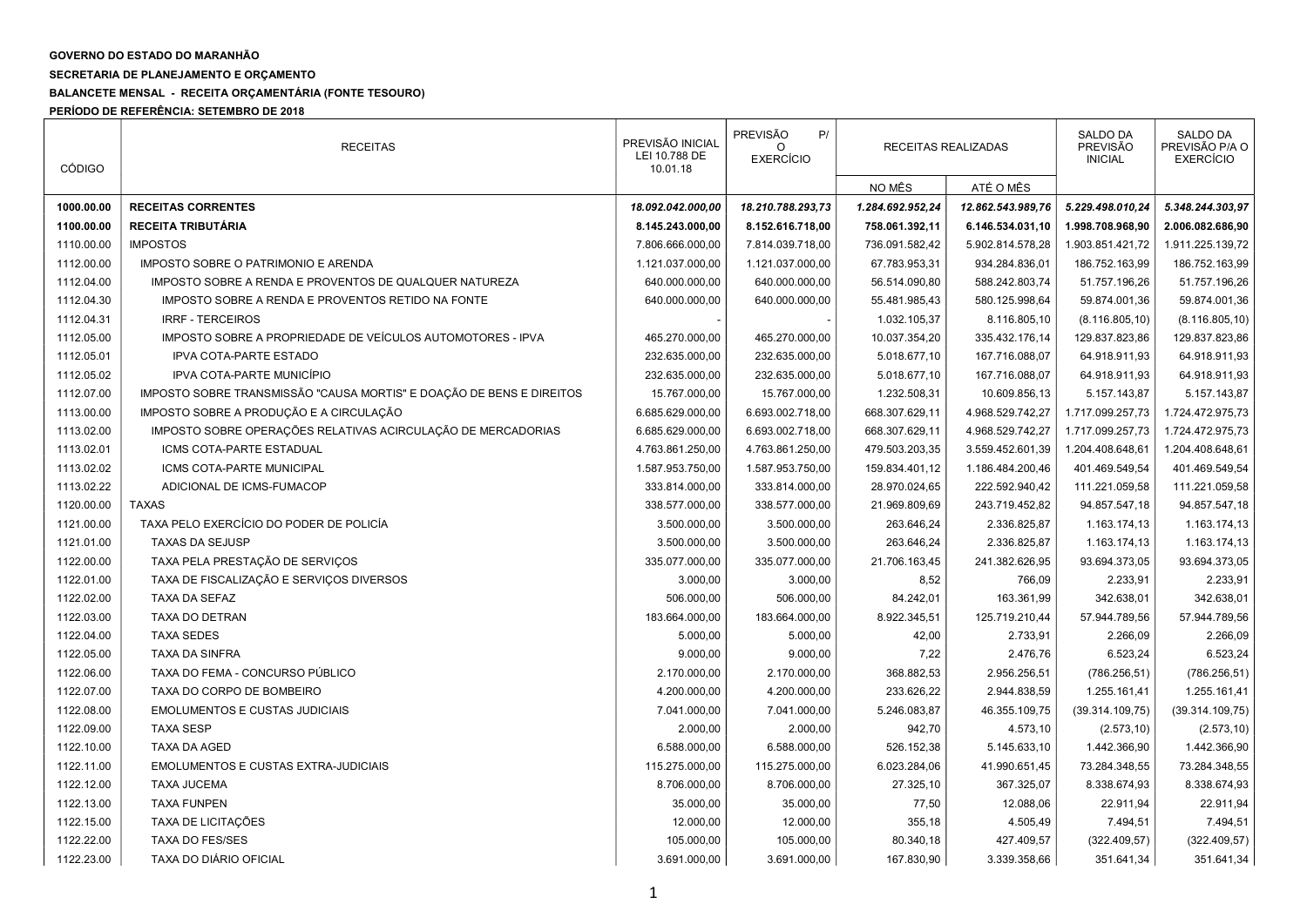| 1122.24.00 | <b>TAXA DA SETUR</b>                                | 1.000,00       | 1.000,00       | 167,00       | 450,50         | 549,50           | 549,50           |
|------------|-----------------------------------------------------|----------------|----------------|--------------|----------------|------------------|------------------|
| 1122.25.00 | TAXA DE FPDC DIR. CONSUMIDOR                        |                |                |              |                |                  |                  |
| 1122.26.00 | TAXA DE CONT. FISCAL DROGAS                         |                |                |              | 137,39         | (137, 39)        | (137, 39)        |
| 1122.27.00 | TAXA DA HEMOMAR                                     |                |                |              |                |                  |                  |
| 1122.28.00 | TAXA DO TCFA/MA CONTROLE AMBIENTAL                  | 17.000,00      | 17.000,00      |              |                | 17.000,00        | 17.000,00        |
| 1122.31.00 | <b>OUTRAS TAXAS JUDICIAIS</b>                       | 7.000,00       | 7.000,00       | 622,78       | 7.030,02       | (30, 02)         | (30, 02)         |
| 1122.32.00 | TAXAS COMUNS ÀS DEMAIS SECRETARIAS                  | 105.000,00     | 105.000,00     | 4.582,79     | 11.810.400,26  | (11.705.400,26)  | (11.705.400, 26) |
| 1122.35.00 | FUNDO ESTADUAL DE TRANSP E MOB URB - MOB            | 2.905.000,00   | 2.905.000,00   | 19.245,00    | 128.282,00     | 2.776.718,00     | 2.776.718,00     |
| 1122.37.00 | TAXA DE REGULAÇÃO, CONTROLE E FISCALIZAÇÃO - ARSEMA | 1.000,00       | 1.000,00       |              | 28,24          | 971,76           | 971,76           |
| 1122.40.00 | AGÊNCIA DE MOBILIDADE URBANA - MOB                  | 29.000,00      | 29.000,00      |              |                | 29.000,00        | 29.000,00        |
| 1200.00.00 | RECEITA DE CONTRIBUICÕES                            |                |                |              | (13,59)        | 13,59            | 13,59            |
| 1210.00.00 | CONTRIBUICÕES SOCIAIS                               |                |                |              | (13, 59)       | 13,59            | 13,59            |
| 1210.29.00 | CONTRIB. PREVIDÊNCIÁRIA DO REGIME PRÓPRIO           |                |                |              | (13, 59)       | 13,59            | 13,59            |
| 1210.29.01 | CONTRIB. PATRONAL-ATIVO CIVIL                       |                |                |              |                |                  |                  |
| 1210.29.02 | CONTRIB. PATRONAL-ATIVO MILITAR                     |                |                |              |                |                  |                  |
| 1210.29.07 | CONTRIB. SERVIDOR-ATIVO CIVIL                       |                |                |              |                |                  |                  |
| 1210.29.08 | CONTRIB. SERVIDOR-ATIVO MILITAR                     |                |                |              |                |                  |                  |
| 1210.29.09 | CONTRIB. SERVIDOR-INATIVO CIVIL                     |                |                |              | (13, 59)       | 13,59            | 13,59            |
| 1210.29.10 | CONTRIB. SERVIDOR-INATIVO MILITAR                   |                |                |              |                |                  |                  |
| 1210.29.11 | CONTRIB. PENSIONISTA CIVIL                          |                |                |              |                |                  |                  |
| 1210.29.12 | CONTRIB. PENSIONISTA MILITAR                        |                |                |              |                |                  |                  |
| 1210.46.00 | COMP. PREV/REG GERAL E OS REG. PROP. PREV. SERV.    |                |                |              |                |                  |                  |
| 1220.00.00 | CONTRIBUIÇÕES ECONÔMICAS                            |                |                |              |                |                  |                  |
| 1300.00.00 | <b>RECEITA PATRIMONIAL</b>                          | 359.588.000,00 | 359.617.675,00 | 4.375.962,14 | 211.919.380,01 | 147.668.619,99   | 147.698.294,99   |
| 1310.00.00 | RECEITAS IMOBILIÁRIAS                               | 85.000,00      | 85.000,00      | 6.028,33     | 172.670,92     | (87.670, 92)     | (87.670, 92)     |
| 1320.00.00 | RECEITAS DE VALORES MOBILIÁRIOS                     | 359.503.000,00 | 359.532.675,00 | 4.369.933,81 | 211.746.709,09 | 147.756.290,91   | 147.785.965,91   |
| 1323.00.00 | PARTICIPAÇÕES                                       | 6.857.000,00   | 6.857.000,00   |              | 103.988.993,71 | (97.131.993,71)  | (97.131.993,71)  |
| 1325.00.00 | REMUNERAÇÃO DE DEPÓSITOS BANCÁRIOS                  | 343.176.000,00 | 343.205.675,00 | 3.780.767,94 | 53.449.902,19  | 289.726.097,81   | 289.755.772,81   |
| 1328.00.00 | OUTRAS RECEITAS DE VALORES MOBILIÁRIOS              | 9.470.000,00   | 9.470.000,00   | 589.165,87   | 54.307.813,19  | (44.837.813, 19) | (44.837.813, 19) |
| 1330.00.00 | RECEITA DE CONCESSÕES E PERMISSÕES                  |                |                |              |                |                  |                  |
| 1340.00.00 | COMPENSACÕES FINANCEIRAS                            |                |                |              |                |                  |                  |
| 1390.00.00 | OUTRAS RECEITAS PATRIMONIAIS                        |                |                |              |                |                  |                  |
| 1600.00.00 | <b>RECEITA DE SERVIÇOS</b>                          | 37.000,00      | 37.000,00      | 61,00        | 15.309,95      | 21.690,05        | 21.690,05        |
| 1600.01.00 | SERVIÇOS COMERCIAIS                                 | 37.000,00      | 37.000,00      | 61,00        | 13.197,00      | 23.803,00        | 23.803,00        |
| 1600.02.00 | SERVIÇOS FINANCEIROS                                |                |                |              |                |                  |                  |
| 1600.06.00 | SERVIÇOS PORTUÁRIOS                                 |                |                |              |                |                  |                  |
| 1600.12.00 | RECEITAS JUDICIAIS                                  |                |                |              |                |                  |                  |
| 1600.13.00 | SERVIÇOS ADMINISTRATIVOS                            |                |                |              | 2.112,95       | (2.112, 95)      | (2.112, 95)      |
| 1600.16.00 | SERVIÇOS EDUCACIONAIS                               |                |                |              |                |                  |                  |
| 1600.17.00 | SERVIÇOS AGROPECURIOS                               |                |                |              |                |                  |                  |
| 1600.30.00 | SERVIÇOS DE TRÂNSITO                                |                |                |              |                |                  |                  |
| 1600.40.00 |                                                     |                |                |              |                |                  |                  |
|            | SERVIÇOS AMBIENTAIS                                 |                |                |              |                |                  |                  |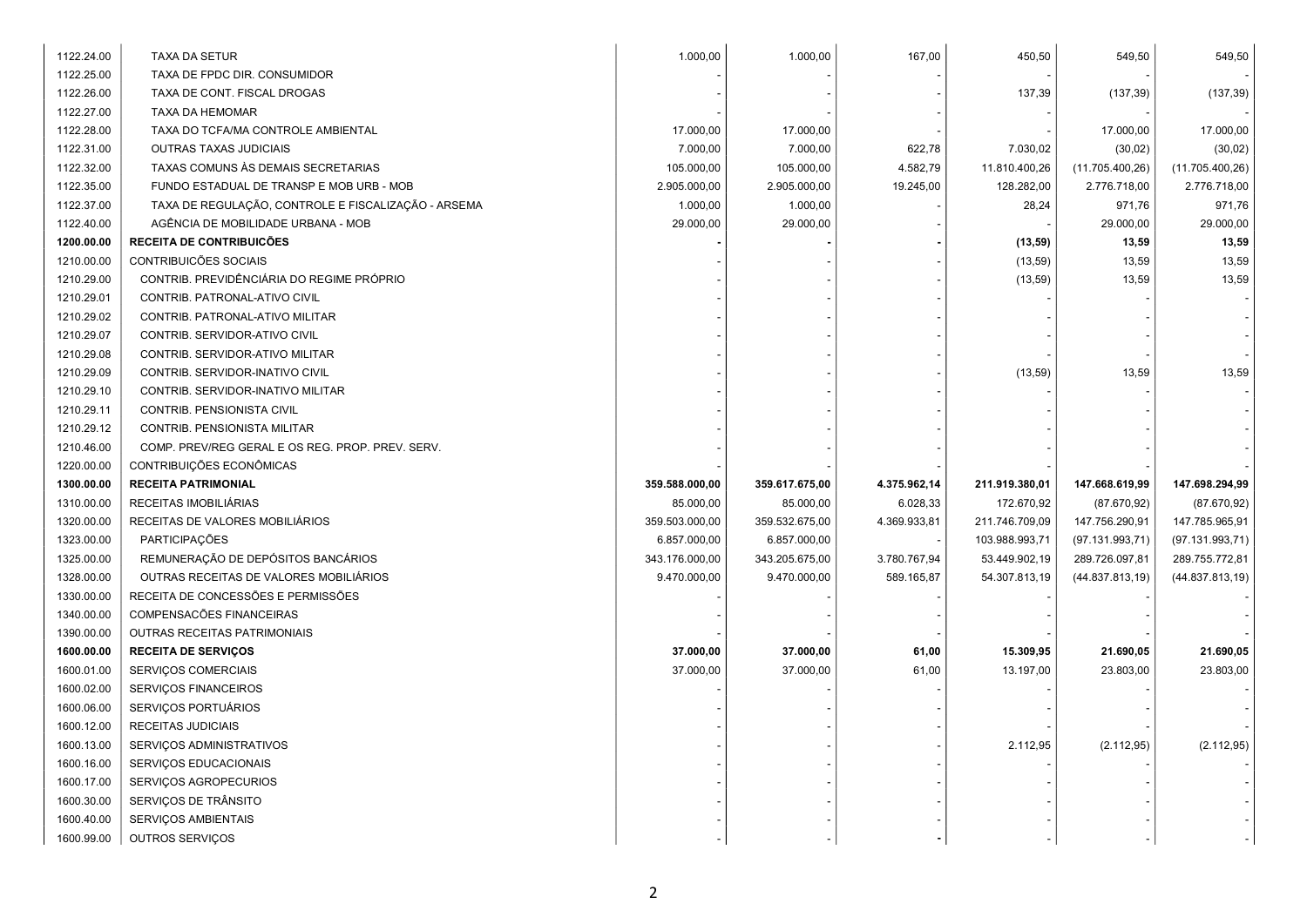| 1700.00.00 | <b>TRANSFERÊNCIAS CORRENTES</b>                                     | 9.260.890.000,00 | 9.368.395.021,73 | 499.643.822,95 | 6.281.713.073,27 | 2.979.176.926,73 | 3.086.681.948,46 |
|------------|---------------------------------------------------------------------|------------------|------------------|----------------|------------------|------------------|------------------|
| 1720.00.00 | TRANSFERÊNCIAS INTERGOVERNAMENTAIS                                  | 9.218.841.000,00 | 9.326.346.021,73 | 499.643.822,95 | 6.276.284.842,69 | 2.942.556.157,31 | 3.050.061.179,04 |
| 1721.00.00 | TRANSFERÊNCIAS DA UNIÃO                                             | 7.885.639.000,00 | 7.993.144.021,73 | 438.749.420,10 | 5.325.818.133,35 | 2.559.820.866,65 | 2.667.325.888,38 |
| 1721.01.00 | PARTICIPAÇÃO NA RECEITA DA UNIÃO                                    | 6.857.000.000,00 | 6.860.166.429,00 | 385.518.482,10 | 4.861.998.565,28 | 1.995.001.434,72 | 1.998.167.863,72 |
| 1721.01.01 | COTA-PARTE DO FUNDO DE PARTICIPAÇÃO DOS ESTADOS                     | 6.750.000.000,00 | 6.750.000.000,00 | 380.284.473,19 | 4.779.469.886,72 | 1.970.530.113,28 | 1.970.530.113,28 |
| 1721.01.12 | COTA-PARTE DO IMPOSTO SOBRE PRODUTOS INDUSTRIALIZADOS-IPI           | 63.000.000,00    | 63.000.000,00    | 5.233.984,64   | 47.679.567,17    | 15.320.432,83    | 15.320.432,83    |
|            | <b>COTA-PARTE ESTADOS</b>                                           | 47.250.000,00    | 47.250.000,00    | 3.925.488,48   | 35.759.675,38    | 11.490.324,62    | 11.490.324,62    |
|            | COTA-PARTE MUNICÍPIOS                                               | 15.750.000,00    | 15.750.000,00    | 1.308.496,16   | 11.919.891,79    | 3.830.108,21     | 3.830.108,21     |
| 1721.01.13 | CONTRIBUIÇÃO DE INTERVENÇÃO NO DOMÍNIO ECONÔMICO                    | 44.000.000,00    | 47.166.429,00    |                | 34.848.806,35    | 9.151.193,65     | 12.317.622,65    |
|            | <b>COTA-PARTE ESTADOS</b>                                           | 33.000.000,00    | 33.000.000,00    |                | 26.136.604,76    | 6.863.395,24     | 6.863.395,24     |
|            | COTA-PARTE MUNICÍPIOS                                               | 11.000.000,00    | 11.000.000,00    |                | 8.712.201,59     | 2.287.798,41     | 2.287.798,41     |
| 1721.01.30 | COTA-PARTE CONTRIB. SAL. EDUC. QUOT. EST/FEDERAL                    |                  |                  |                |                  |                  |                  |
| 1721.01.32 | COTA-PARTE IMPOSTOS/O.C. CAMB. E SEG. T.V.M. COMER. OURO            |                  |                  | 24,27          | 305,04           | (305, 04)        | (305, 04)        |
| 1721.01.99 | OUTRAS TRANSFERÊNCIAS DA UNIÃO                                      |                  |                  |                |                  |                  |                  |
| 1721.09.00 | TRANSFERÊNCIAS DA UNIÃO                                             |                  |                  |                |                  |                  |                  |
| 1721.22.00 | TRANSFERÊNCIA DA COMPENSAÇÃO FINANCEIRA                             | 135.860.000,00   | 135.860.000,00   | 9.417.667,84   | 49.981.296,01    | 85.878.703,99    | 85.878.703,99    |
| 1721.22.11 | COTA-PARTE COMPENS. FINANC. RECUR. HÍDRICOS CFRH                    | 18.653.000,00    | 18.653.000,00    | 253.046,26     | 2.648.428,13     | 16.004.571,87    | 16.004.571,87    |
| 1721.22.20 | COTA-PARTE COMP. FINAC. RECUR. MINERAIS CFEM                        | 498.000,00       | 498.000,00       | 33.471,96      | 481.218,80       | 16.781,20        | 16.781,20        |
| 1721.22.70 | COTA-PARTE FUNDO ESPECIAL DO PETRÓLEO - FEP                         | 116.709.000,00   | 116.709.000,00   | 9.131.149,62   | 46.851.649,08    | 69.857.350,92    | 69.857.350,92    |
|            | TRANSFERÊNCIAS DE RECURSOS DO SISTEMA ÚNICO DE SAÚDE-SUS FUNDO A    |                  |                  |                |                  |                  |                  |
| 1721.33.00 | <b>FUNDO</b>                                                        | 394.123.000,00   | 394.123.000,00   | 29.320.715,84  | 290.274.342,80   | 103.848.657,20   | 103.848.657,20   |
| 1721.33.11 | ATENÇÃO BÁSICA                                                      | 2.891.000,00     | 2.891.000,00     | 178.107,61     | 1.392.790,88     | 1.498.209,12     | 1.498.209,12     |
| 1721.33.12 | ATENÇÃO DE MAC AMBULATORIAL E HOSPITALAR                            | 357.107.000,00   | 357.107.000,00   | 26.367.026,80  | 267.442.385,75   | 89.664.614,25    | 89.664.614,25    |
| 1721.33.13 | VIGILANCIA EM SAUDE                                                 | 27.708.000,00    | 27.708.000,00    | 426.596,10     | 14.934.113,92    | 12.773.886,08    | 12.773.886,08    |
| 1721.33.14 | ASSISTENCIA FARMACEUTICA                                            | 6.417.000,00     | 6.417.000,00     | 2.348.985,33   | 6.175.052,25     | 241.947,75       | 241.947,75       |
| 1721.33.15 | GESTÃO DO SUS                                                       |                  |                  |                | 330.000,00       | (330.000, 00)    | (330.000,00)     |
| 1721.35.00 | TRANSFERÊNCIAS DE REC. DO FUNDO NACIONAL DO DESENV. EDUCAÇÃO - FNDE | 120.021.000,00   | 140.238.388,00   | 11.036.359,84  | 51.570.252,56    | 68.450.747,44    | 88.668.135,44    |
| 1721.35.01 | TRANSFERÊNCIA DO SALÁRIO EDUCAÇÃO                                   | 45.546.000,00    | 45.546.000,00    | 1.617.208,08   | 18.185.794,36    | 27.360.205,64    | 27.360.205,64    |
| 1721.35.06 | <b>MERENDA ESCOLAR</b>                                              | 45.101.000,00    | 45.101.000,00    | 9.419.151,76   | 12.414.649,48    | 32.686.350,52    | 32.686.350,52    |
| 1721.35.99 | OUTRAS TRANSF. DO FNDE                                              | 29.374.000,00    | 49.591.388,00    |                | 20.969.808,72    | 8.404.191,28     | 28.621.579,28    |
| 1721.36.00 | TRANSFERÊNCIA FINANCEIRA DO ICMS DESONERAÇÃO                        | 24.552.000,00    | 24.552.000,00    | 2.004.067,50   | 18.036.607,50    | 6.515.392,50     | 6.515.392,50     |
| 1721.99.00 | OUTRAS TRANSFERÊNCIAS DA UNIÃO                                      | 354.083.000,00   | 438.204.204,73   | 1.452.126,98   | 53.957.069,20    | 300.125.930,80   | 384.247.135,53   |
| 1721.99.10 | <b>CONVÊNIOS</b>                                                    | 354.083.000,00   | 438.204.204,73   | 1.452.126,98   | 53.957.069,20    | 300.125.930,80   | 384.247.135,53   |
| 1721.99.30 | AUXILIO FINANCEIRO PARA FOMENTO E EXPORTAÇÕES                       |                  |                  |                |                  |                  |                  |
| 1723.00.00 | TRANSFERÊNCIAS DE MUNICÍPIOS                                        |                  |                  |                |                  |                  |                  |
| 1724.00.00 | TRANSFERÊNCIAS MULTIGOVERNAMENTAIS                                  | 1.333.202.000,00 | 1.333.202.000,00 | 60.894.402,85  | 950.466.709,34   | 382.735.290,66   | 382.735.290,66   |
| 1724.01.00 | TRANSFÊRENCIAS DE RECURSOS - FUNDEB                                 | 679.933.000,00   | 679.933.000,00   | 60.894.402,85  | 490.271.469,01   | 189.661.530,99   | 189.661.530,99   |
| 1724.02.00 | TRANSFERÊNCIA DE RECURSOS DA COMPLEMENTAÇÃO DA UNIÃO AO FUNDEB      | 653.269.000,00   | 653.269.000,00   |                | 460.195.240,33   | 193.073.759,67   | 193.073.759,67   |
| 1730.00.00 | TRANSFERÊNCIAS DE INSTITUIÇÕES PRIVADAS                             | 42.049.000,00    | 42.049.000,00    |                | 5.428.230,58     | 36.620.769,42    | 36.620.769,42    |
| 1750.00.00 | TRANSFERÊNCIAS DE PESSOAS                                           |                  |                  |                |                  |                  |                  |
| 1760.00.00 | TRANSFERENCIAS DE CONVENIOS                                         |                  |                  |                |                  |                  |                  |
| 1900.00.00 | <b>OUTRAS RECEITAS CORRENTES</b>                                    | 326.284.000,00   | 330.121.879,00   | 22.611.714,04  | 222.362.209,02   | 103.921.790,98   | 107.759.669,98   |
| 1910.00.00 | MULTAS E JUROS DE MORA                                              | 60.002.000,00    | 60.002.000,00    | 8.478.275,66   | 73.422.845,86    | (13.420.845, 86) | (13.420.845, 86) |
| 1911.00.00 | MULTAS E JUROS DE MORA/TRIBUTOS                                     | 58.940.000,00    | 58.940.000,00    | 8.410.779,84   | 72.233.120,91    | (13.293.120,91)  | (13.293.120,91)  |
| 1911.10.00 | MULTAS E JUROS DE MORA DO ICMS                                      | 27.036.000,00    | 27.036.000,00    | 3.767.255,84   | 32.916.605,42    | (5.880.605, 42)  | (5.880.605, 42)  |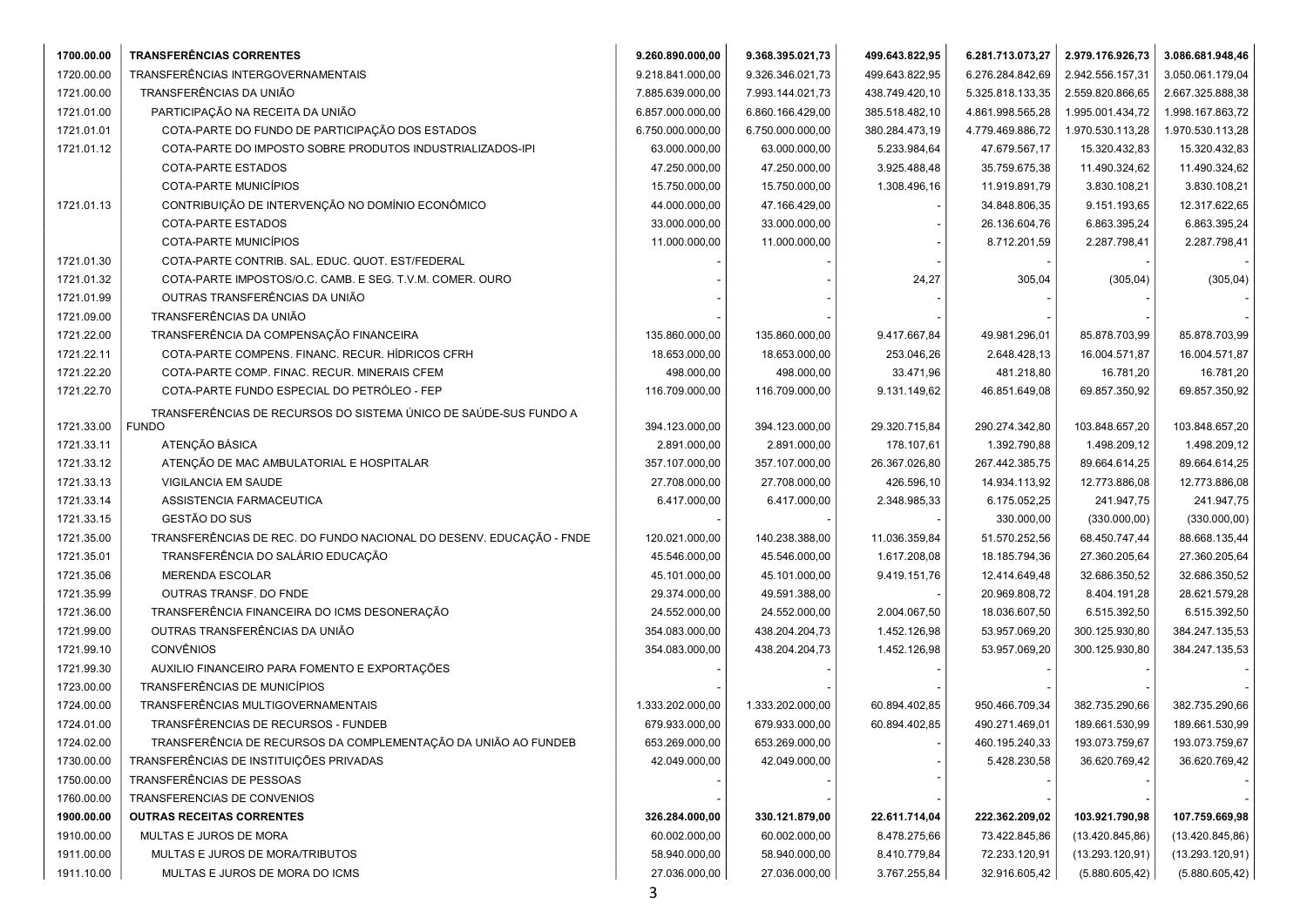| 1911.12.00 | MULTAS E JUROS MORA DIV. ATIVA                     | 3.421.000,00   | 3.421.000,00   | 508.688,70   | 4.542.057,69  | (1.121.057,69)  | (1.121.057,69)  |
|------------|----------------------------------------------------|----------------|----------------|--------------|---------------|-----------------|-----------------|
| 1911.13.00 | MULTAS E JUROS DE MORADO ITCD                      | 133.000,00     | 133.000,00     | 5.523,83     | 108.509,24    | 24.490,76       | 24.490,76       |
| 1911.14.00 | MULTAS E JUROS DE MORADO FUMACOP                   | 158.000,00     | 158.000,00     | 225,79       | 39.124,64     | 118.875,36      | 118.875,36      |
| 1911.16.00 | MULTAS E JUROS DE MORA DO IPVA                     | 4.214.000,00   | 4.214.000,00   | 1.306.349,33 | 3.148.112,74  | 1.065.887,26    | 1.065.887,26    |
| 1911.17.00 | INDENIZAÇÕES                                       |                |                |              |               |                 |                 |
| 1911.18.00 | <b>RESTITUIÇÕES</b>                                |                |                |              |               |                 |                 |
| 1911.19.00 | MULTAS DE TRÂNSITO                                 | 14.098.000,00  | 14.098.000,00  | 1.132.377,22 | 15.859.903,72 | (1.761.903, 72) | (1.761.903, 72) |
| 1911.19.01 | MULTA ESTADUAL DE TRÂNSITO - DETRAN                | 9.672.000,00   | 9.672.000,00   | 808.894,09   | 11.859.019,60 | (2.187.019,60)  | (2.187.019,60)  |
| 1911.19.02 | PARCELA MULTA ESTADUAL - PM                        | 434.000,00     | 434.000,00     | 28.845,00    | 450.225,00    | (16.225,00)     | (16.225,00)     |
| 1911.19.03 | PARCELA MULTA MUNICIPAL - DETRAN                   | 1.298.000,00   | 1.298.000,00   | 166.812,00   | 1.985.688,00  | (687.688,00)    | (687.688,00)    |
| 1911.19.04 | PARCELA MULTA MUNICIPAL - PM                       | 18.000,00      | 18.000,00      | 350,00       | 8.070,00      | 9.930,00        | 9.930,00        |
| 1911.19.05 | MULTA ESTADUAL DE TRÂNSITO INTERESTADUAL           | 2.676.000,00   | 2.676.000,00   | 127.476,13   | 1.556.901,12  | 1.119.098,88    | 1.119.098,88    |
| 1911.24.00 | MULTAS E JUROS DE MORA DO ICMS - MUNICÍPIO         | 3.590.000,00   | 3.590.000,00   | 608.311,00   | 4.638.116,07  | (1.048.116, 07) | (1.048.116,07)  |
| 1911.25.00 | MULTAS E JUROS DE MORA DO IPVA - MUNICÍPIO         | 1.519.000,00   | 1.519.000,00   | 226.244,93   | 1.381.697,66  | 137.302,34      | 137.302,34      |
| 1911.26.00 | MULTAS E JUROS DE MORA DIV. ATIVA - MUNICÍPIO      | 370.000,00     | 370.000,00     | 66.976,76    | 591.696,21    | (221.696, 21)   | (221.696, 21)   |
| 1911.99.00 | MULTAS E JUROS DEMORA - OUTROS TRIBUTOS            | 4.401.000,00   | 4.401.000,00   | 788.826,44   | 9.007.297,52  | (4.606.297, 52) | (4.606.297, 52) |
| 1919.00.00 | MULTAS E JUROS DE MORA DE OUTRAS RECEITAS          | 1.062.000,00   | 1.062.000,00   | 67.495,82    | 1.189.724,95  | (127.724, 95)   | (127.724, 95)   |
| 1919.16.00 | FUNDO DE MODERNIZAÇÃO DO TCE                       | 999.000,00     | 999.000,00     | 67.075,82    | 1.168.937,35  | (169.937, 35)   | (169.937, 35)   |
| 1919.18.00 | MINISTÉRIO PÚBLICO ESTADUAL                        | 2.000,00       | 2.000,00       |              | 3.522,59      | (1.522, 59)     | (1.522, 59)     |
| 1919.20.00 | SECRETARIA DE ESTADO DA SEGURANÇA PÚBLICA          | 2.000,00       | 2.000,00       |              | 378,00        | 1.622,00        | 1.622,00        |
| 1919.22.00 | MULTAS CONTRATUAIS - SEFAZ                         | 16.000,00      | 16.000,00      | 420,00       | 7.577,01      | 8.422,99        | 8.422,99        |
| 1919.99.00 | <b>OUTRAS MULTAS</b>                               | 43.000,00      | 43.000,00      |              | 9.310,00      | 33.690,00       | 33.690,00       |
| 1920.00.00 | INDENIZAÇÕES E RESTITUIÇÕES                        | 129.730.000,00 | 129.730.000,00 | 4.693.202,40 | 46.481.438,96 | 83.248.561,04   | 83.248.561,04   |
| 1921.00.00 | <b>INDENIZAÇÕES</b>                                | 129.730.000,00 | 129.730.000,00 | 4.559.634,82 | 44.665.894,39 | 85.064.105,61   | 85.064.105,61   |
| 1921.01.00 | COMPENSAÇÃO FINANCEIRA P/ OUTROS RECURSOS HÍDRICOS |                |                |              |               |                 |                 |
| 1921.03.00 | COMPENSAÇÃO FINANCEIRA ÓLEO BRUTO                  |                |                |              |               |                 |                 |
| 1921.09.00 | OUTRAS INDENIZAÇÕES E RESTITUIÇÕES                 | 129.216.000,00 | 129.216.000,00 | 4.559.634,82 | 41.694.074,21 | 87.521.925,79   | 87.521.925,79   |
| 1921.99.00 | OUTRAS INDENIZAÇÕES                                | 514.000,00     | 514.000,00     |              | 2.971.820,18  | (2.457.820, 18) | (2.457.820, 18) |
| 1922.00.00 | <b>RESTITUIÇÕES</b>                                |                |                | 133.567,58   | 1.815.544,57  | (1.815.544, 57) | (1.815.544, 57) |
| 1922.10.00 | COMPENSAÇÃO PREVIDENCIÁRIA                         |                |                |              |               |                 |                 |
| 1922.99.00 | OUTRAS RESTITUIÇÕES                                |                |                | 133.567,58   | 1.815.544,57  | (1.815.544, 57) | (1.815.544, 57) |
| 1930.00.00 | RECEITA DA DÍVIDA ATIVA                            | 57.623.000,00  | 57.623.000,00  | 3.371.248,52 | 41.880.342,73 | 15.742.657,27   | 15.742.657,27   |
| 1931.00.00 | RECEITA DA DÍVIDA ATIVA TRIBUTÁRIA                 | 34.509.000,00  | 34.509.000,00  | 2.179.362,17 | 26.179.611,80 | 8.329.388,20    | 8.329.388,20    |
| 1931.10.00 | RECEITA DA DÍVIDA ATIVA TRIBUTARIA                 |                |                | 2.179.362,17 | 26.179.611,80 | 8.329.388,20    | 8.329.388,20    |
| 1931.11.00 | RECEITA DA DIVIDA ATIVA DO ICMS                    | 7.383.000,00   | 7.383.000,00   | 1.127.540,09 | 9.743.410,99  | (2.360.410,99)  | (2.360.410,99)  |
| 1931.14.00 | RECEITA DA DÍVIDA ATIVA DO IPVA                    | 27.126.000,00  | 27.126.000,00  | 1.051.822,08 | 16.436.200,81 | 10.689.799,19   | 10.689.799,19   |
| 1931.99.00 | RECEITA DA DÍVIDA ATIVA DE OUTROS TRIBUTOS         |                |                |              |               |                 |                 |
| 1932.00.00 | RECEITA DA DÍVIDA ATIVA PARTE MUNICÍPIO.           | 23.114.000,00  | 23.114.000,00  | 1.191.886,35 | 15.700.730,93 | 7.413.269,07    | 7.413.269,07    |
| 1990.00.00 | RECEITAS DIVERSAS                                  | 78.929.000,00  | 82.766.879,00  | 6.068.987,46 | 60.577.581,47 | 18.351.418,53   | 22.189.297,53   |
| 1990.01.00 | OUTRAS RECEITAS DIVERSAS                           | 78.884.000,00  | 82.721.879,00  | 6.046.798,49 | 60.498.273,54 | 18.385.726,46   | 22.223.605,46   |
| 1990.01.01 | JUNTA COMERCIAL DO MARANHÃO                        | 9.247.000,00   | 9.247.000,00   | 736.772,71   | 7.051.414,15  | 2.195.585,85    | 2.195.585,85    |
| 1990.01.02 | FUNDO DES. AGROIND. DO ESTADO - FEDAGRO            | 1.302.000,00   | 1.302.000,00   | 74,00        | 838.482,47    | 463.517,53      | 463.517,53      |
| 1990.01.03 | FUNDO DE MODERNIZAÇÃO DO TCE                       | 2.800.000,00   | 2.800.000,00   | 618,15       | 24.306,90     | 2.775.693,10    | 2.775.693,10    |
| 1990.01.05 | FUNDO DE FORTALECIMENTO DA ADM. TRIBUTÁRIA - FUNAT | 15.000.000,00  | 18.837.879,00  | 2.007.330,70 | 15.622.974,61 | (622.974, 61)   | 3.214.904,39    |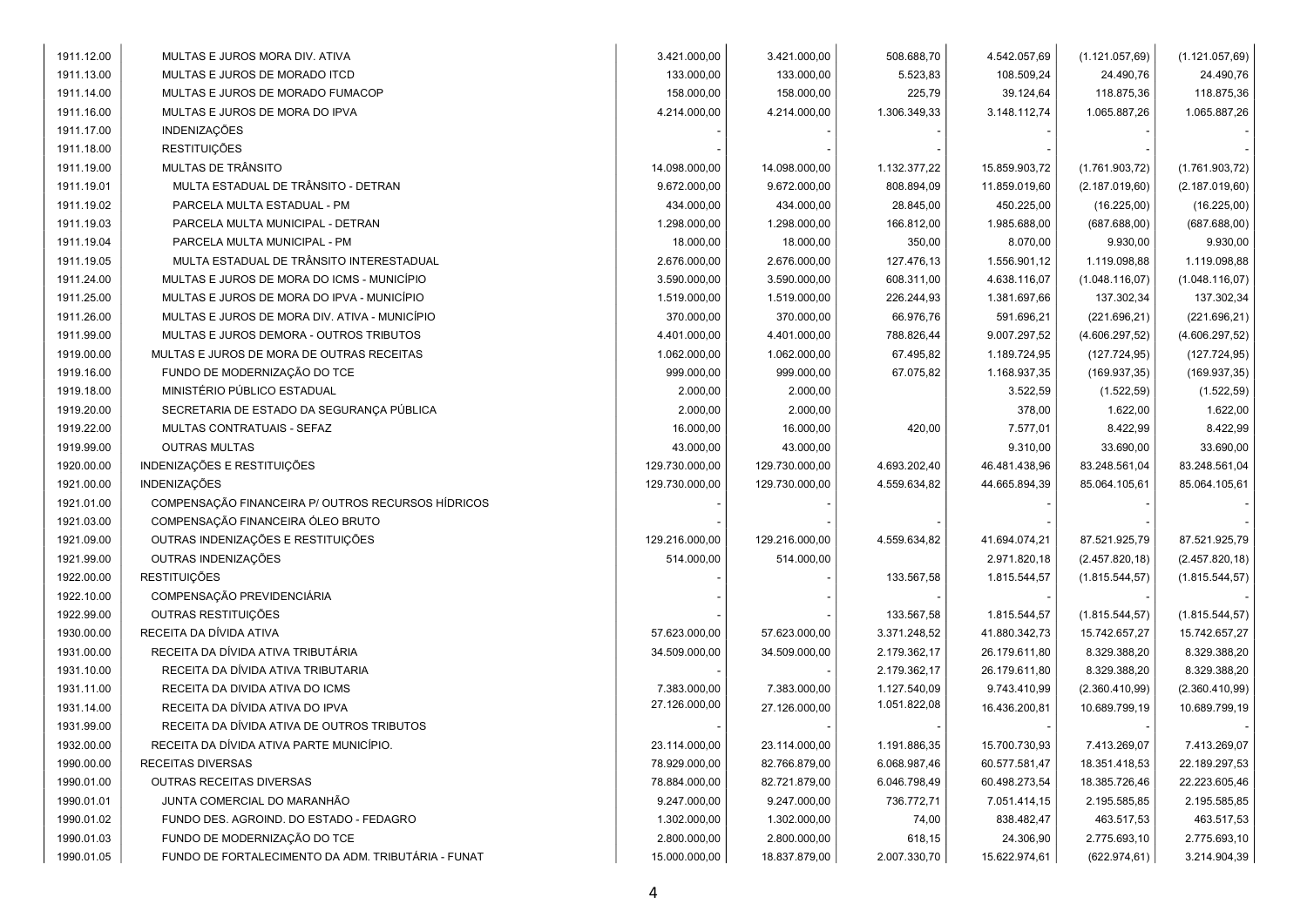| 1990.01.06 | FUNDO ESTADUAL DE DESENVOLVIMENTO INDUSTRIAL        | 38.600.000,00    | 38.600.000,00    | 3.078.753,55  | 18.340.808,29  | 20.259.191,71    | 20.259.191,71    |
|------------|-----------------------------------------------------|------------------|------------------|---------------|----------------|------------------|------------------|
| 1990.01.07 | FUNDO DE PROTEÇÃO E DEFESA DO CONSUMIDOR            | 850.000,00       | 850.000,00       | 163.419,08    | 1.120.678,63   | (270.678, 63)    | (270.678, 63)    |
| 1990.01.08 | FUNDO ESPECIAL LEGISLATIVO - FUNDEG                 | 2.000.000,00     | 2.000.000,00     | 20,00         | 111,00         | 1.999.889,00     | 1.999.889,00     |
| 1990.01.09 | AGÊNCIA ESTADUAL DE DEFESA AGROPECUÁRIA - AGED      | 234.000,00       | 234.000,00       | 16.207,70     | 215.245,87     | 18.754,13        | 18.754,13        |
| 1990.01.10 | FUNOD DA CULTURA DO MARANHÃO - FENDEC-MA            | 1.939.000,00     | 1.939.000,00     |               | 4.047,81       | 1.934.952,19     | 1.934.952,19     |
| 1990.01.12 | FUNDO ESTADUAL DE PENSÃO E APOSENTADORIA            |                  |                  |               |                |                  |                  |
| 1990.01.13 | FUNDO DOS BENEFÍCIOS DOS SERVIDORES - FUNBEM        |                  |                  |               |                |                  |                  |
| 1990.01.14 | TRIBUNAL DE CONTAS DO ESTADO - TCE                  | 19.000,00        | 19.000,00        | 21.160,05     | 130.932,90     | (111.932,90)     | (111.932,90)     |
| 1990.01.15 | SECRETARIA DE VIGILÂNCIA SANITÁRIA - SUVISA         | 333.000,00       | 333.000,00       | 10.500,00     | 124.166,62     | 208.833,38       | 208.833,38       |
| 1990.01.16 | TRIBUNAL DE JUSTIÇA DO ESTADO - FERJ                |                  |                  |               |                |                  |                  |
| 1990.01.18 | MINISTÉRIO PÚBLICO - PGJ                            | 2.632.000,00     | 2.632.000,00     | 323,58        | 15.823,51      | 2.616.176,49     | 2.616.176,49     |
| 1990.01.20 | FUNDO DE APARELHAMENTO DE DEF PUBLICA - FADEP       | 100.000,00       | 100.000,00       | 2.000,00      | 6.988,58       | 93.011,42        | 93.011,42        |
| 1990.01.99 | <b>OUTRAS RECEITAS</b>                              | 3.828.000,00     | 3.828.000,00     | 9.618,97      | 17.002.292,20  | (13.174.292,20)  | (13.174.292,20)  |
| 1990.02.00 | ENCARGOS LEG P/ INSCRIÇÃO DÍV. ATIVA E REC ONUS SUC | 45.000,00        | 45.000,00        | 22.188,97     | 79.307,93      | (34.307, 93)     | (34.307, 93)     |
| 1990.02.03 | RECEITA DEFENSORIA                                  | 45.000,00        | 45.000,00        | 22.188,97     | 79.307,93      | (34.307, 93)     | (34.307, 93)     |
| 1990.05.00 | SALDOS DE EXERCÍCIOS ANTERIORES                     |                  |                  |               |                |                  |                  |
| 2000.00.00 | <b>RECEITAS DE CAPITAL</b>                          | 1.728.789.000,00 | 2.035.197.541,00 | 31.218.649,80 | 659.017.089,69 | 1.069.771.910,31 | 1.376.180.451,31 |
| 2100.00.00 | OPERAÇÕES DE CRÉDITO                                | 843.167.000,00   | 1.149.575.541,00 | 21.714.436,71 | 566.651.401,57 | 276.515.598,43   | 582.924.139,43   |
| 2110.00.00 | OPERAÇÕES DE CRÉDITO INTERNAS                       | 843.167.000,00   | 1.133.446.536,00 | 21.714.436,71 | 566.651.401,57 | 276.515.598,43   | 566.795.134,43   |
| 2120.00.00 | OPERAÇÕES DE CRÉDITO EXTERNAS                       |                  | 16.129.005,00    |               |                |                  | 16.129.005,00    |
| 2200.00.00 | ALIENAÇÃO DE BENS                                   |                  |                  |               | 608.901,81     | (608.901, 81)    | (608.901, 81)    |
| 2210.00.00 | ALIENAÇÃO DE BENS MÓVEIS                            |                  |                  |               | 608.901,81     | (608.901, 81)    | (608.901, 81)    |
| 2220.00.00 | ALIENAÇÃO DE BENS IMÓVEIS                           |                  |                  |               |                |                  |                  |
| 2300.00.00 | AMORTIZAÇÕES DE EMPRÉSTIMOS                         |                  |                  |               |                |                  |                  |
| 2310.00.00 | DE EMPRESTIMOS                                      |                  |                  |               |                |                  |                  |
| 2320.00.00 | DE FINANCIAMENTOS                                   |                  |                  |               |                |                  |                  |
| 2400.00.00 | TRANSFERÊNCIAS DE CAPITAL                           | 235.000.000,00   | 235.000.000,00   |               | 300.000,00     | 234.700.000,00   | 234.700.000,00   |
| 2420.00.00 | TRANSFERÊNCIAS INTERGOVERNAMENTAIS                  | 235.000.000,00   | 235.000.000,00   |               | 300.000,00     | 234.700.000,00   | 234.700.000,00   |
| 2421.00.00 | TRANSFERÊNCIAS DA UNIÃO                             | 235.000.000,00   | 235.000.000,00   |               | 300.000,00     | 234.700.000,00   | 234.700.000,00   |
| 2421.09.00 | OUTRAS TRANSFERÊNCIAS DA UNIÃO                      | 235.000.000,00   | 235.000.000,00   |               | 300.000,00     | 234.700.000,00   | 234.700.000,00   |
| 2421.09.04 | CONVÊNIO COM ÓRGÃOS FEDERAIS/FES/SES                |                  |                  |               |                |                  |                  |
| 2421.09.26 | MS/FNS/SES/AQUISIÇÃO DE BENS MÓVEIS                 |                  |                  |               |                |                  |                  |
| 2421.09.32 | CONTRATO DE REPASSE MINIST. TURISMO/SECID           |                  |                  |               |                |                  |                  |
| 2421.09.33 | CONTRATO DE REPASSE MDA/CEF/SAGRIMA                 |                  |                  |               |                |                  |                  |
| 2421.09.99 | OUTRAS TRANSFERÊNCIAS DA UNIÃO                      | 235.000.000,00   | 235.000.000,00   |               | 300.000,00     | 234.700.000,00   | 234.700.000,00   |
| 2430.00.00 | TRANSFERÊNCIAS DE INSTITUIÇÕES PRIVADAS             |                  |                  |               |                |                  |                  |
| 2500.00.00 | OUTRAS RECEITAS DE CAPITAL                          | 650.622.000,00   | 650.622.000,00   | 9.504.213,09  | 91.456.786,31  | 88.543.213,69    | 88.543.213,69    |
| 2570.00.00 | RECEITAS ORCAMENTARIAS A ESPECIFICAR                | 470.622.000,00   | 470.622.000,00   |               |                |                  |                  |
| 2591.00.00 | DEPÓSITOS JUDICIAIS                                 | 180.000.000,00   | 180.000.000,00   | 9.504.213,09  | 91.456.786,31  | 88.543.213,69    | 88.543.213,69    |
| 7000.00.00 | RECEITAS CORRENTES - INTRA-ORCAMENTÁRIAS            |                  |                  |               | 313.914,07     | (313.914,07)     | (313.914, 07)    |
| 7200.00.00 | RECEITAS DE CONTRIBUIÇÕESES - INTRA-ORCAMENTÁRIAS   |                  |                  |               |                |                  |                  |
| 7210.00.00 | CONTRIBUIÇÕES SOCIAIS - INTRA-ORCAMENTÁRIAS         |                  |                  |               |                |                  |                  |
| 7300.00.00 | RESSARCIMENTO DE PESSOAL CEDIDO                     |                  |                  |               | 313.914,07     | (313.914,07)     | (313.914,07)     |
| 7210.00.00 | RESSARCIMENTO DE PESSOAL CEDIDO ENTRE PODERES       |                  |                  |               | 313.914,07     | (313.914,07)     | (313.914,07)     |